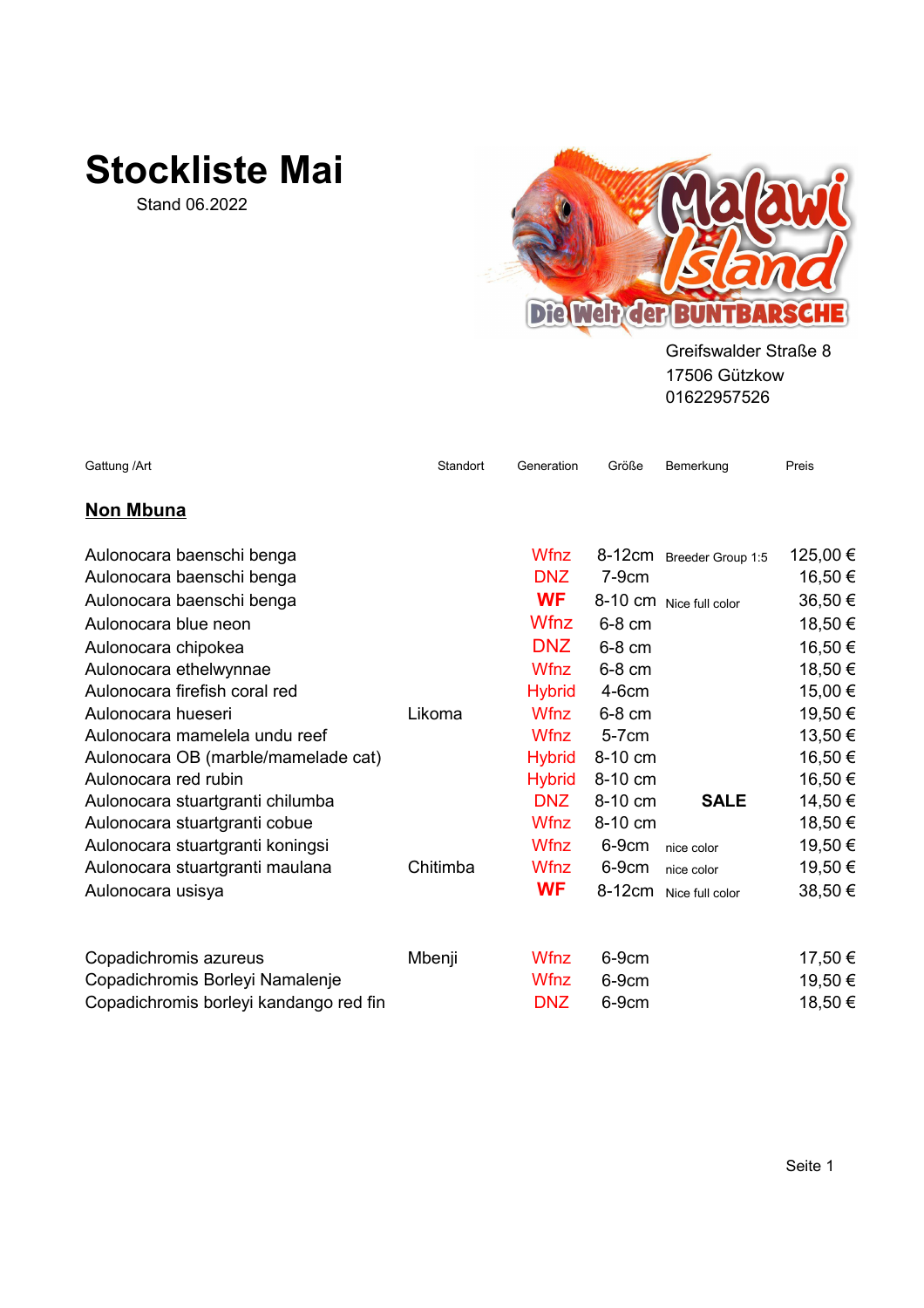| Chilotilapia rhoadesi<br>Chilotilapia rhoadesi |             | <b>Wfnz</b><br><b>Wfnz</b> | 4-6cm<br>6-8cm     | Rare<br>Rare           | 12,00 €<br>18,50 € |
|------------------------------------------------|-------------|----------------------------|--------------------|------------------------|--------------------|
| Chilotilapia rhoadesi                          |             |                            | 14-16cm            | <b>SHOW</b>            | 35,00 €            |
| Chilotilapia rhoadesi                          |             | <b>WF</b>                  | 12-16cm Rare       |                        | 57,00 €            |
| Cytocara moorii                                |             | <b>DNZ</b>                 | 8-12cm             |                        | 20,00 €            |
| <b>Fossochromis Rostratus</b>                  |             | <b>DNZ</b>                 | 8-10 cm            |                        | 21,50€             |
| Lethrinops albus kande                         |             | Wfnz                       | 6-9cm              |                        | 19,00 €            |
| Lethrinops lethrinus albino                    |             | <b>DNZ</b>                 | 6-8cm              | Very Rare              | 15,00 €            |
| Letrinops letrinus                             |             | <b>Wfnz</b>                | 8-10 cm Rare       |                        | 19,50 €            |
|                                                |             |                            |                    |                        |                    |
| Otopharynx black dorsal                        |             | <b>DNZ</b>                 | 6-9cm              |                        | 18,50 €            |
| Otopharynx Sulfur head                         |             | <b>DNZ</b>                 | 8-10 cm            | <b>SALE</b>            | 15,00 €            |
| Otopharynx Sulfur head                         |             | <b>DNZ</b>                 | <b>Show</b>        | Breeder Group 1:3      | 80,00 €            |
| Placidochromis blue otter                      | Tsano rocks | <b>DNZ</b>                 | 6-9cm              |                        | 17,50 €            |
| Placidochromis electra                         | Likoma      | <b>DNZ</b>                 | 6-8cm              | <b>SALE</b>            | 15,00 €            |
| Placidochromis jalo reef                       |             | <b>DNZ</b>                 | <b>Show</b>        | Nice full color        | 26,50€             |
| Placidochromis milomo                          | Mbenji      | Wfnz                       | 6-9cm              |                        | 17,50 €            |
| Placidochromis phenochilus white lips          | Mdoka       | Wfnz                       | 6-9cm              | Nice color             | 18,50 €            |
| Placidochromis phenochilus tanzania            |             | <b>Wfnz</b>                | $7-9cm$            | Nice color             | 18,50 €            |
| Placidochromis superior mandalawi              |             | <b>DNZ</b>                 | 6-9cm              | Nice color             | 17,50 €            |
| Protomelas taiwan reef                         |             | <b>DNZ</b>                 |                    |                        |                    |
| Protomelas Spilonotus                          | Tansania    | <b>DNZ</b>                 | $6-9cm$<br>10-12cm | nice color             | 17,50 €<br>19,50 € |
| Scianochromis fryeri                           |             | <b>DNZ</b>                 | 6-9cm              | Nice color             | 16,50€             |
| Scianochromis fryeri mc/ob                     |             | <b>Hybrid</b>              | 8-10cm Nice color  |                        | 19,50 €            |
| Scianochromis fryeri multicolor                |             | <b>Hybrid</b>              | 8-10cm Nice color  |                        | 18,50 €            |
| Scianochromis fryeri iceberg                   |             | <b>Hybrid</b>              |                    | 8-10cm Nice Full color | 18,50 €            |
| Synodontis Petricola                           |             | <b>DNZ</b>                 | $3-5cm$            |                        | 8,00€              |
| Synodontis Petricola                           |             | <b>DNZ</b>                 | 5-8cm              |                        | 10,00 €            |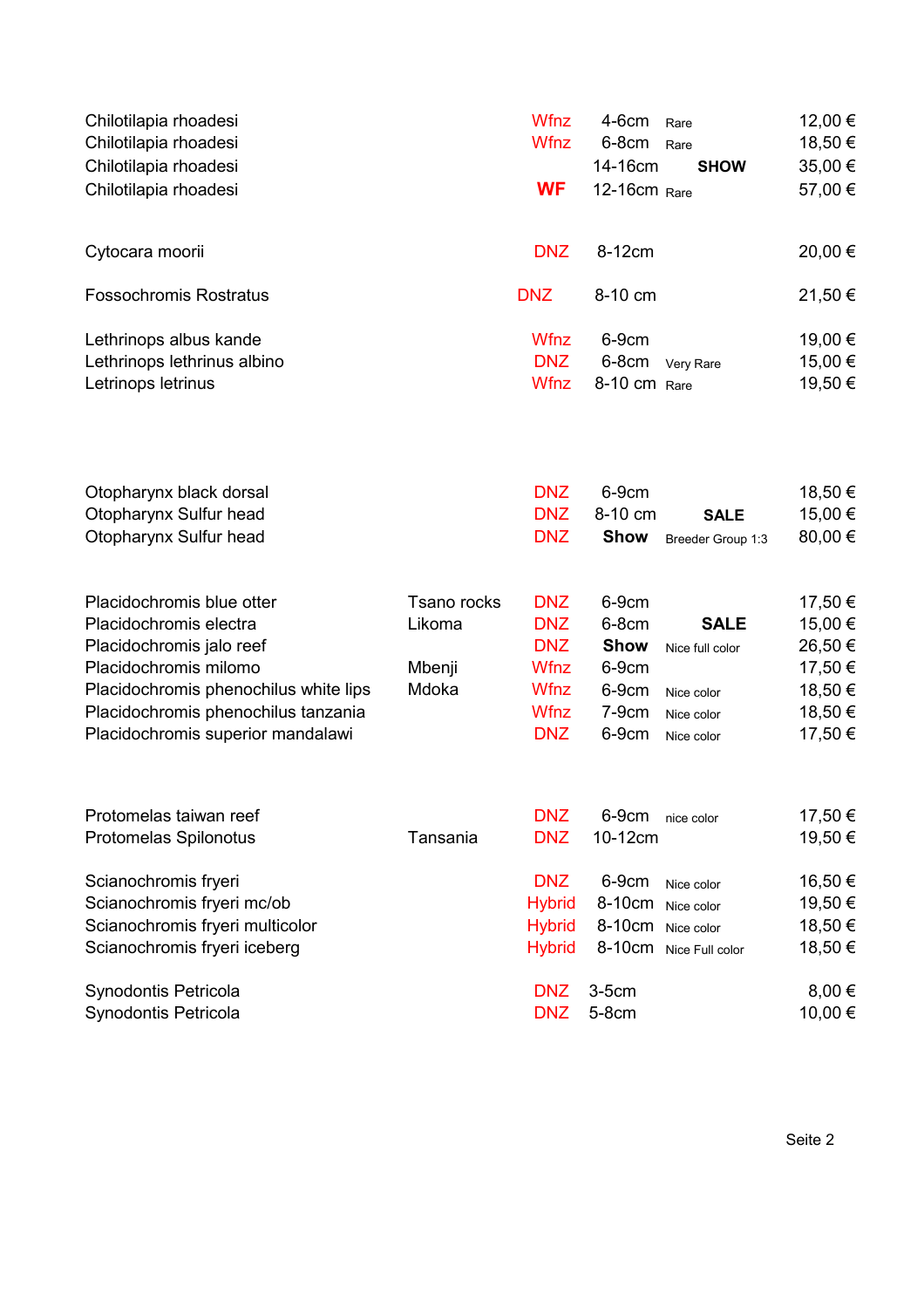## **Mbuna**

| Chindongo socolofi                          |                   | <b>DNZ</b>  | $4-6cm$ |             | 8,50 €     |
|---------------------------------------------|-------------------|-------------|---------|-------------|------------|
| Cynotilapia zebroides cobue                 |                   | Wfnz        | $4-6cm$ | <b>SALE</b> | 9,00 $\in$ |
| Cynotilapia hara galileya reef              | Galileya reef     | <b>Wfnz</b> | $3-4cm$ |             | 7,50 €     |
| Cynotilapia lion lions cove                 | <b>Lions Cove</b> | <b>WF</b>   | 5-7cm   |             | 17,50 €    |
| Cynotilapia lion lions cove                 |                   | Wfnz        | 5-7cm   |             | 8,50€      |
| Labidochromis careleus yellow               |                   | <b>DNZ</b>  | $3-4cm$ |             | 7,50 €     |
| Labidochromis hongi red top deluxe          |                   | <b>DNZ</b>  | $3-5cm$ |             | 10,50 €    |
| Labidochromis perlmutt                      |                   | <b>Dnz</b>  | $4-5cm$ |             | 6,50€      |
| Labeotropheus chilumba                      |                   | <b>DNZ</b>  | $3-4cm$ |             | $6,50 \in$ |
| Labeotropheus trevawasae thumbi west (mc/o) |                   | <b>DNZ</b>  | $4-6cm$ |             | 9,50€      |
| Melanochromis lepidiadaptes                 |                   | <b>DNZ</b>  | $6-8cm$ | Nice color  | 15,00 €    |
| Melanochromis Kaskazini (nothern blue)      |                   | <b>Wfnz</b> | $4-6cm$ |             | 12,00 €    |
| Metriaclima daktari                         | Ngombe            | <b>Wfnz</b> | $4-6cm$ |             | 10,00 €    |
| Metriaclima estherae red/red                | Minos reef        | <b>DNZ</b>  | $3-4cm$ |             | 7,50€      |
| Metriaclima gome (ob females)               |                   | <b>DNZ</b>  | $4-6cm$ |             | 10,00 €    |
| Metriaclima hajomaylandi                    | Chizumulu         | <b>Wfnz</b> | $4-6cm$ |             | 10,00 €    |
| Metriaclima msobo magunga                   |                   | <b>WF</b>   | $6-8cm$ |             | 28,00 €    |
| Metriaclima msobo magunga                   |                   | <b>Wfnz</b> | $4-6cm$ |             | 10,50 €    |
| Metriaclima maisoni reef                    |                   | <b>DNZ</b>  | 7-10cm  |             | 15,00 €    |
| Metriaclima koningsi (membe deep)           |                   | <b>Wfnz</b> | 5-7cm   |             | 15,00 €    |
| Metriaclima zebra gold kawanga              |                   | <b>WF</b>   | 6-9cm   |             | 35,50 €    |

| Pseudotropheus acei              |        | <b>DNZ</b> | 4-6cm    |             | $8.50 \in$ |
|----------------------------------|--------|------------|----------|-------------|------------|
| Pseudotropheus elongatus bee     | Chirwa | <b>WF</b>  | $6-8$ cm | <b>SALE</b> | 20,00 €    |
| Pseudotropheus elongatus chewere |        | Wfnz       | $3-5cm$  |             | 8,50€      |
| Pseudotropheus interruptus       |        | Wfnz       | $4-6cm$  |             | 8,50€      |

Sollte an anderen hier nicht aufgeführten Arten oder ausgewachsenen Tieren Interesse bestehen, dann können Sie mich gern persönlich kontaktieren. Gern auch per WhatsApp.